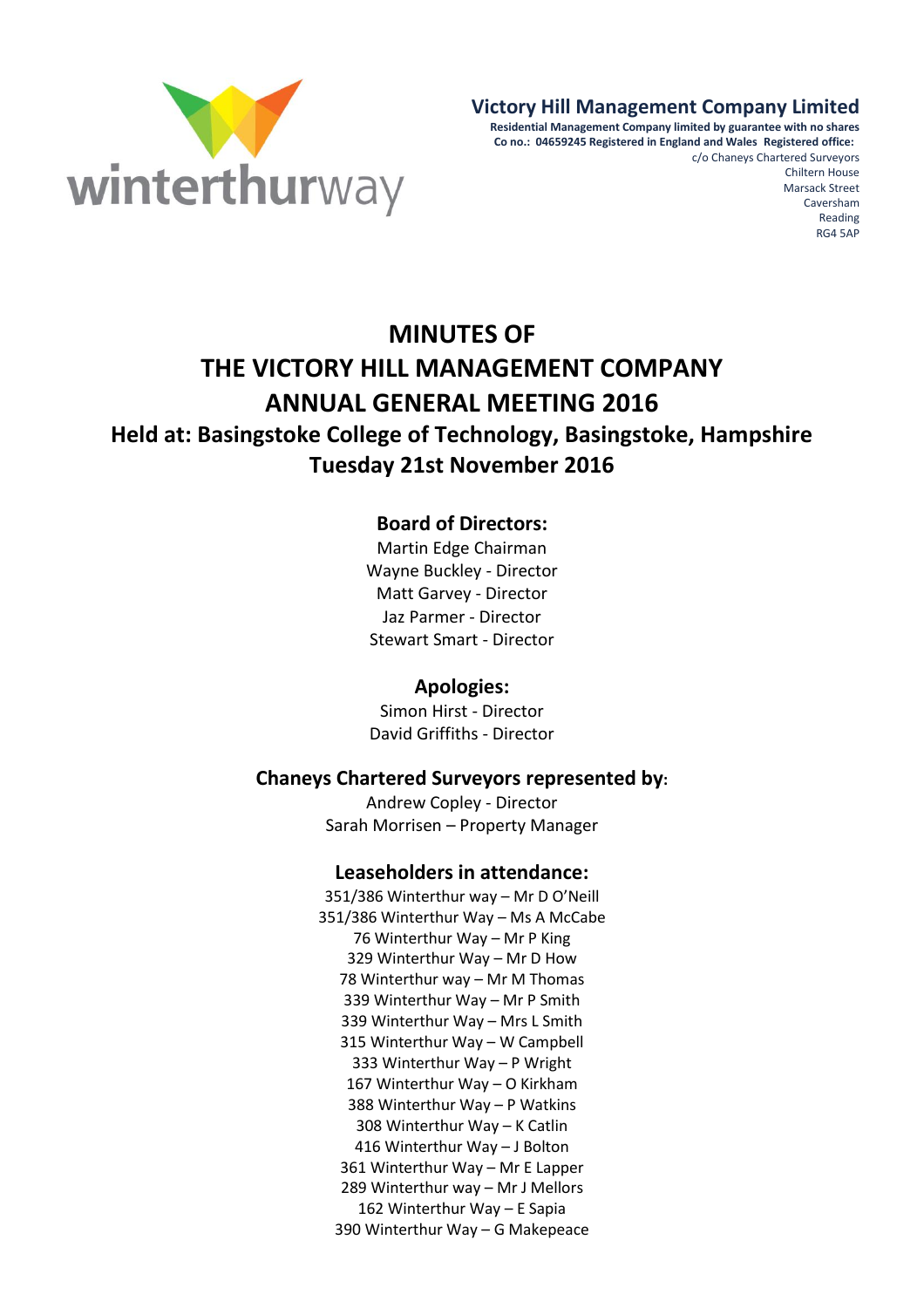111 Winterthur Way – Miss A Wynne (Proxy) 202 Winterthur Way – Mr D Pluckrose (Proxy) 223 Winterthur Way – Mr D Pluckrose(Proxy) 373 Winterthur Way – Mrs L Bird(Proxy) 137 Winterthur Way – Mr T King(Proxy) 93 Winterthur Way – Mr O'Brien(Proxy) 229 Winterthur Way – Mr Mundy(Proxy) 243 Winterthur Way – Mr Stafford(Proxy) 96 Winterthur Way – Mr Pachauri(Proxy) 96 Winterthur Way – Mrs Pachauri(Proxy) 335 Winterthur Way – Mr M Knowles 335 Winterthur Way – Mrs L Kennedy 353 Winterthur Way – Mr M Knowles 353 Winterthur Way – Mrs L Kennedy 206 Winterthur way – Mr J Barry 85 Winterthur Way – Mrs J Baird 75 Winterthur Way – Mrs J Baird 161 Winterthur Way – Mrs J Baird 151 Winterthur Way – Mr C Baird 171 Winterthur Way – Mr C Baird 340 Winterthur Way – Mr R Narendran 87 Winterthur Way – Miss S Cheung 297 Winterthur Way – Mr D Edwards 286 Winterthur Way – Mr J Bahoshy 286 Winterthur Way – Mrs M Bahoshy 294 Winterthur Way – Mr G Jones 294 Winterthur way – Mrs B Carter 327 Winterthur Way – Mr G Jones 327 Winterthur Way – Mrs B Carter

# **Other Attendees**

Romans Estate Agents

The meeting commenced at 19:30 Hours.

#### **Chairman's Message**

Martin Edge, Chairman welcomed the attendees and introduced those present, apologies for those not in attendance. He praised the continued good working relationship between VHMC and Chaneys Chartered Surveyors.

He summarised the current position, advising of a target to make Winterthur Way a better place to live, to help achieve this the following projects for improvements have taken place:

- o External Cleaning of all blocks
- o Grounds maintenance improvement works
- o Improved lighting in the multi storey carpark and undercroft carparks

In addition, The Chairman also advised that service charge levels are being maintained well.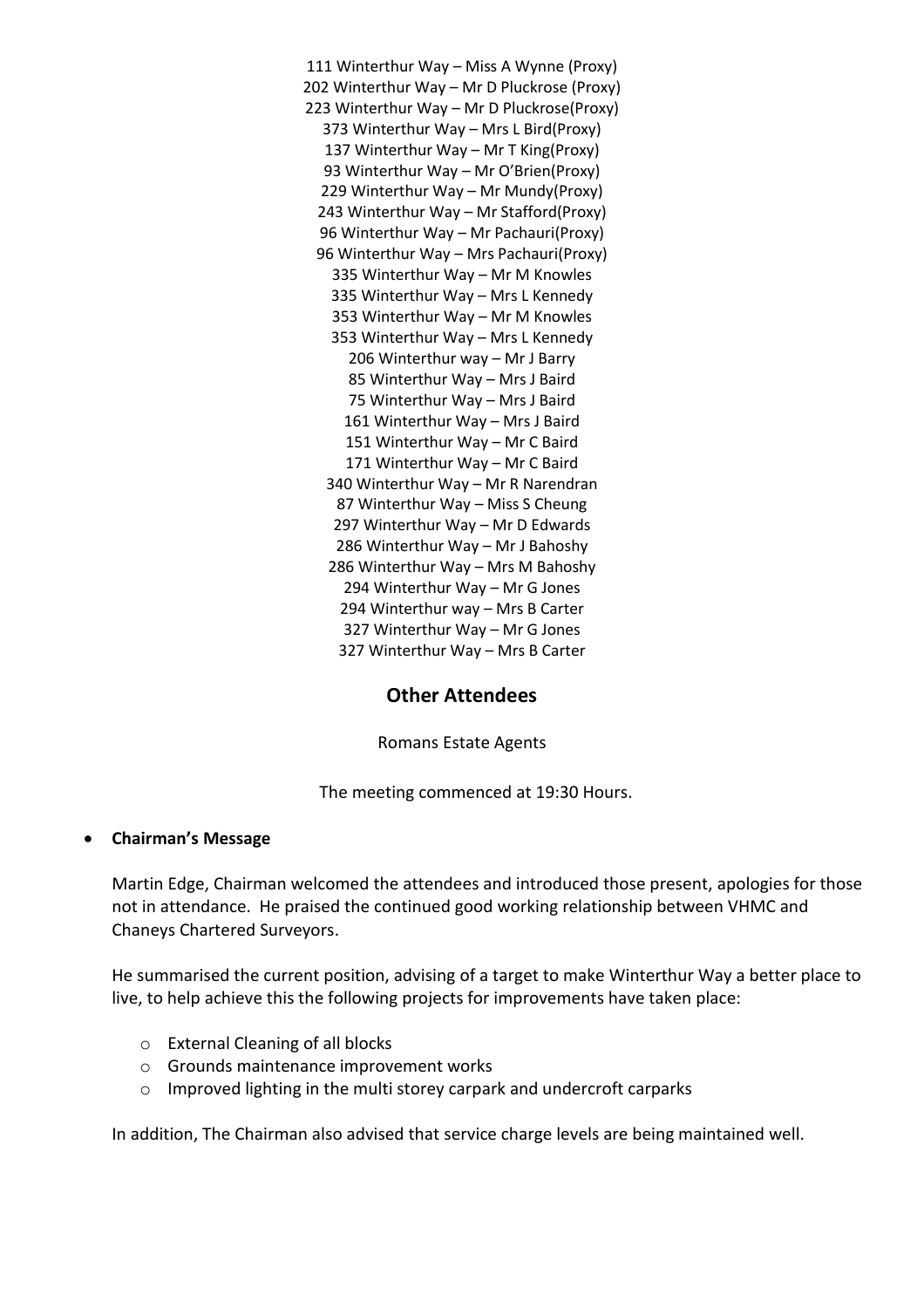# **Managing Agents Report**

Andrew Copley, Director, Chaneys Chartered Surveyors discussed the following:

- External Cleaning Contractors onsite and works are progressing well
- Consent to Let The Consent to Let process has now been implemented and full details have been sent to all Leaseholders
- Water Meters s20 Notice Has been issued to all Leaseholders
- Estate Team The onsite team are working well and improved standards have been seen across site
- MSCP Lighting in the MSCP has been upgraded for better security and improved electricity costs
- Grounds Ongoing landscaping throughout the year has improved the look of the estate
- Fire Risk Assessment The Fire Risk Assessments have been carried out for all blocks
- Estate Rule v2 Will be sent to all Leaseholders Q1, 2017

## **Minutes AGM 2015**

Minutes AGM 2015 agreed

Proposer - 329 Winterthur Way – Mr D How Seconder - 361 Winterthur Way – Mr E Lapper

## **Financial Review 2015**

Andrew Copley reviewed the budget for 2015 for each block, he advised that overall the budget was just under at 99% and the finalised 2015 accounts was in the process of being agreed by VHMC.

#### **Financial Forecast 2016**

Andrew Copley detailed the financial forecast for 2016

Points to note

- Higher than usual AOV repairs across Blocks B,C,D,E and F
- Repair costs for Block W higher than expected due to building of new bin store some of these costs will be applied to reserve funds
- Repair costs for Block X higher than expected due to roof leak repair works

It was advised that once the applicable costs have been applied to reserves, we expect to come in just under budget.

No objections were raised.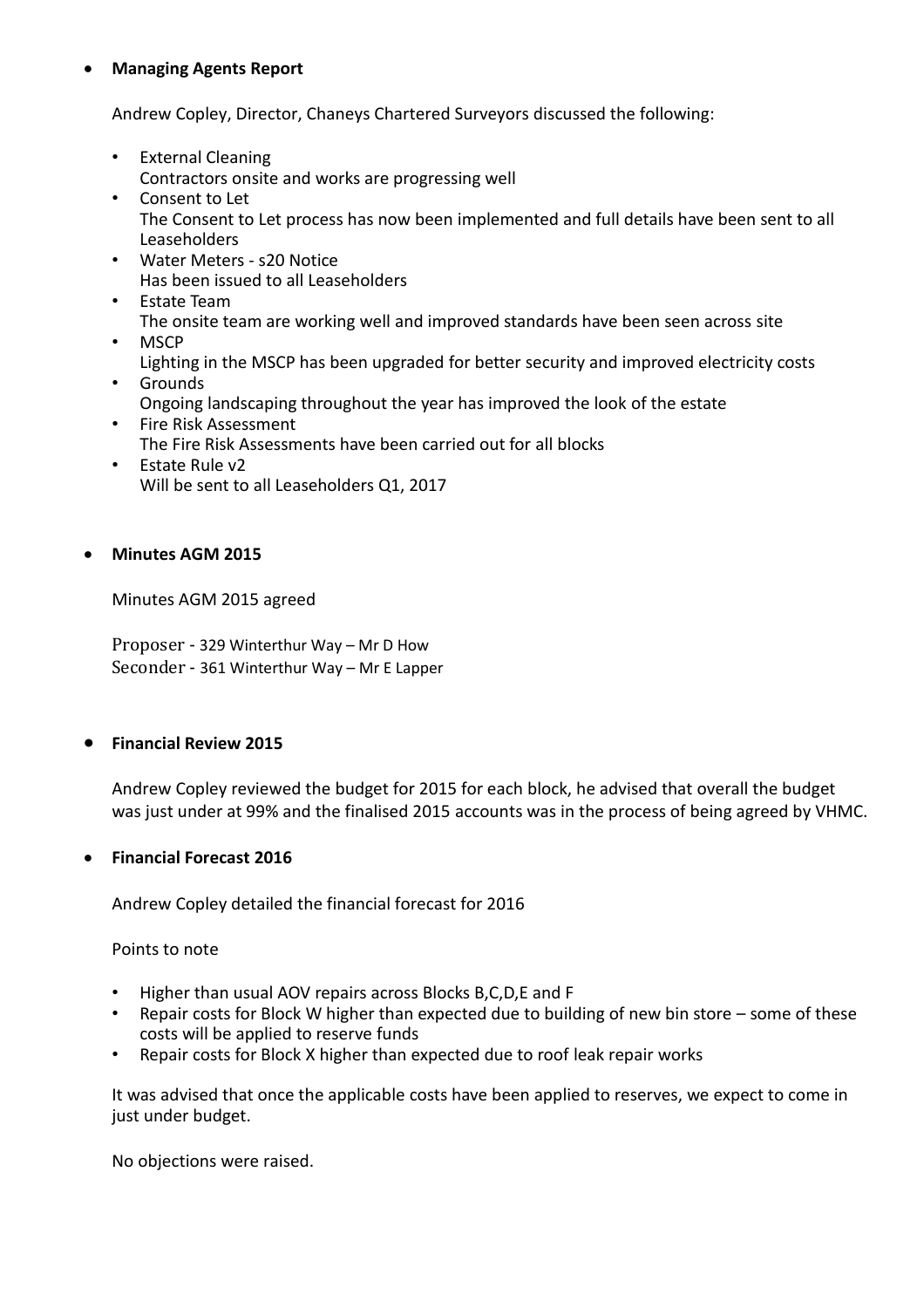#### **Arrears**

Current service charge arrears stand at £58356.00, however these are expected to fall to less than £30000 by the end of the year

#### **Service Charge Budget 2017**

In progress.

An overall budget increase of around 2.5% is expected – this is mainly due to the MSCP lighting upgrade which has resulted in an increased contribution to reserves.

#### **Project Updates**

- External Cleaning Before and after photos shown. Repairs to render also included in the works
- Lease Compliance

The Consent to Let process has been amended and streamlined. The requirement to supply a Deed of Covenant and Tenant references is no longer required The deadline for Leaseholders to apply for Consent to Let and supply all the relevant information is 31/12/16. Failure to supply by this date could result in a £120.00 fine.

• Estate Rules Version 2 will be amended to include details regarding:

> Consent to Let Fire doors

- Long Term Planning Consultant Building Surveyor appointed. Annual review. Informed reserve budgeting Consultation with smaller blocks – Q1 2016
- Parking Extra Visitors Spaces planned
- Site Services Estate Manager -Digital reporting in place Cleaning - Site Team appointed
- First Impressions New External Signage – Renaming of Blocks to trees Garden Improvement Works. Entrance Lobbies – On Hold till 2017
- Water Meters Consultation period ended October 2016. Next a statement of estimates will be served

By fitting SE Water compliant meters, it will: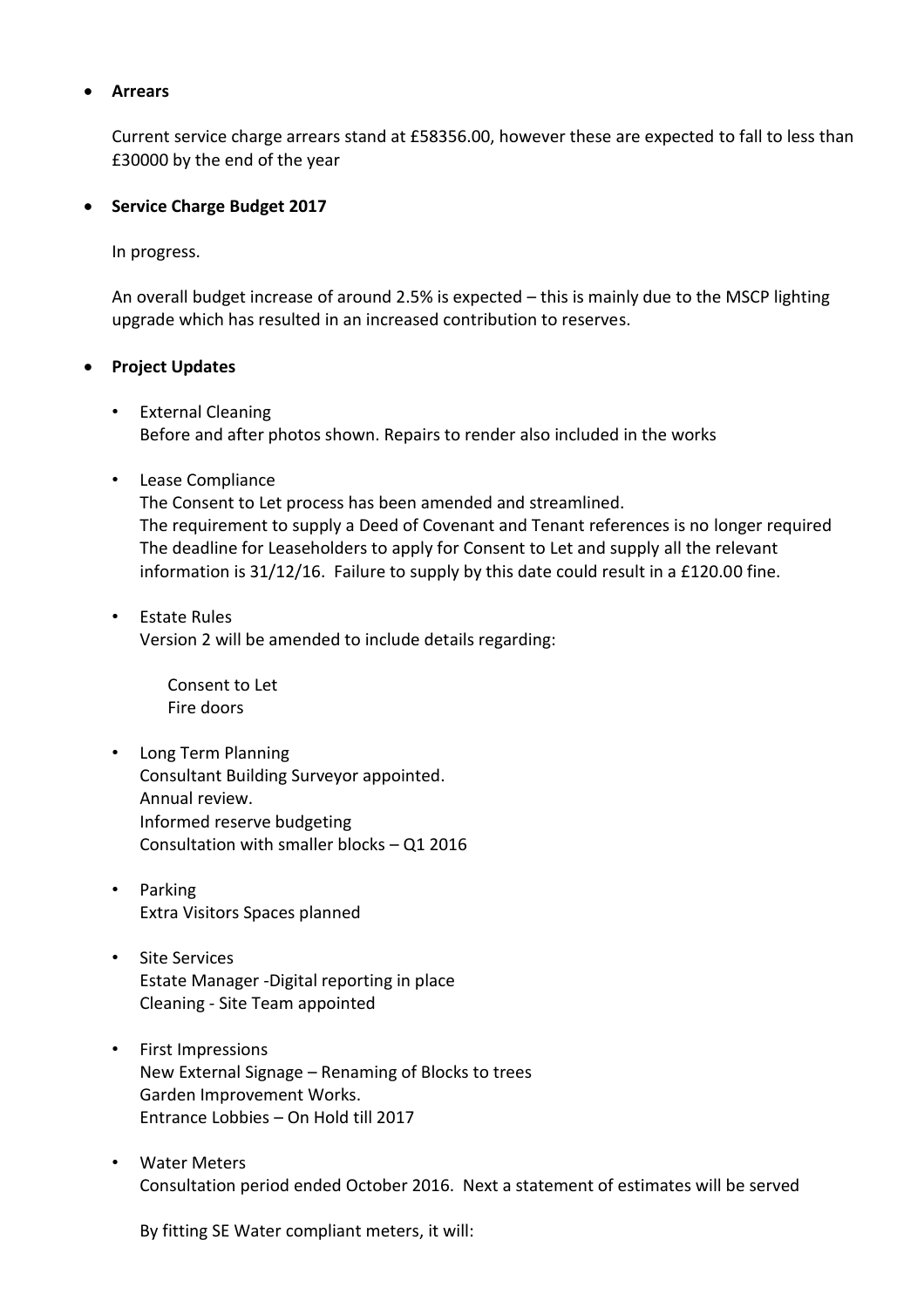Allow direct billing to the Leaseholder/Tenant Make the recharging of water costs easier Reduce the amount of admin currently incurred by the current process

#### **Fire Risk Assessment**

#### Summary Findings

Smoke control systems and associated fire detection Emergency lighting – monthly short duration testing and annual three hours testing. Fire doors requiring attention. Signage. Housekeeping. Action in the event of fire procedures for owners and occupiers. Fixed wiring electrical testing. Portable appliances testing. Fire stopping. Monthly check of riser doors to ensure kept locked. Annual check of flats doors.

## **Rental/Sales Review**

Presented by Matt Garvey - Director

Advised that the service charges and subsequent money spent on improving Winterthur way would mean that Leaseholders would see a return on their investment through well priced rents that reflect the quality of the estate.

# **Appointment of Directors**

Mr Des O'Neill of 386 Winterthur Way expressed an interest to become a VHMC Board member.

Proposer – Wayne Buckley (Director) Seconder - 289 Winterthur Way – Mr J Mellors

Mr O'Neill was subsequently welcomed as a newly appointed Director of VHMC

# **A.O.B**

- Freehold Managers Consent to Let process. Andrew Copley advised that the 2 processes are separate. Martin Edge felt that the fees charged by FM are high whereas VHMC have tried to keep the costs to a minimum to cover the administration fees. Simon Hirst (VHMC Director) has consented the issue personally with FMs and is happy to share his knowledge, his email address can be found on the Winterthur Way website.
- MSCP security lighting has been improved, viability of installation of CCTV is still in discussion, to date the cheapest quote is £3700 for 5 cameras. VHMC will seek the views of all Leaseholders